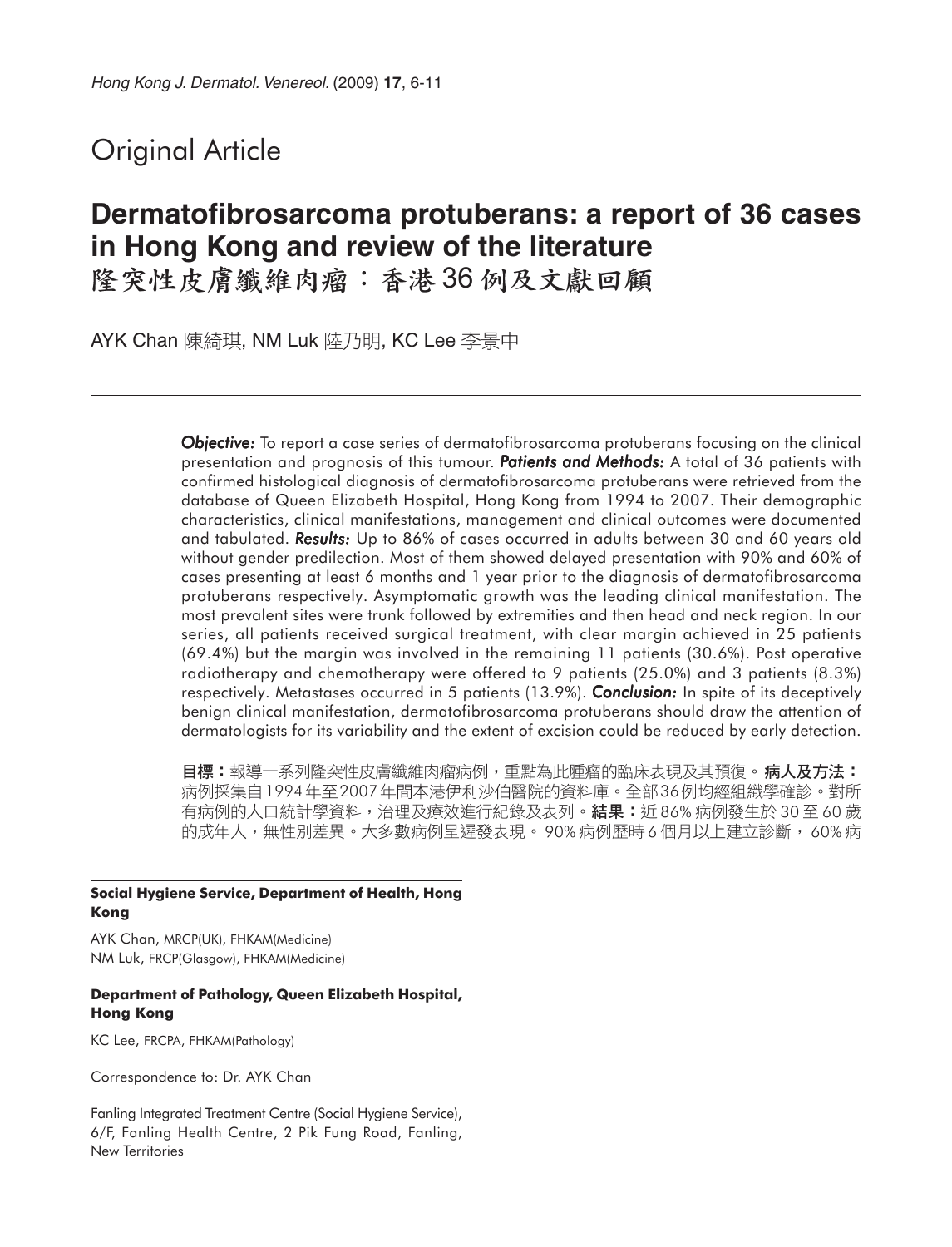例歷時一年建立診斷。無症狀性生長為最常見的臨床表現。最常見的部位為軀幹,其次為四肢以 及頭頸。全數病人均接受手術治療。25名病人 (69.4%) 切除完整,11名病人 (30.6%) 切緣受 累,9名病人 (25.0%) 接受手術後放療,3名病人 (8.3%) 接受手術後化療,5名病人 (13.9%) 出現轉移。結論:雖然隆突性皮膚纖維肉瘤的臨床表現貌似良性,皮膚專科醫生應留意其多變性, 從而達至早期診斷並縮小其切除範圍。

**Keywords:** Dermatofibrosarcoma protuberans

關鍵詞:隆突性皮膚纖維肉瘤

### **Introduction**

Dermatofibrosarcoma protuberans (DFSP) is an uncommon low grade sarcoma.<sup>1,2</sup> It usually presents as an asymptomatic erythematous plaque which is initially ignored due to its insidious nature, but eventually get noticed because of its increasing growth and nodularity.<sup>1</sup> We report a case series of DFSP, focusing on the clinical presentation and prognosis of this tumour.

#### **Summary of the case series**

A total of 36 patients with confirmed histological diagnosis of DFSP were retrieved from the database of Queen Elizabeth Hospital, Hong Kong from 1994 to 2007. The age at diagnosis ranged from 14 to 72 years old. The mean age was 45 years old and the standard deviation was 12 years. Up to 86% of cases occurred in adults between 30 and 60 years old while childhood onset cases were only found in 5% of cases (Figure 1). There was no gender predilection.

The duration between onset of symptoms to diagnosis of DFSP ranged from 2 months to 16 years, with a median duration of 12 months. Most of them had delay in diagnosis, with 90% of cases presenting at least 6 months and 60% of cases presenting at least 1 year prior to the diagnosis of DFSP (Figure 2). Asymptomatic growth was the commonest manifestation (Figure 3). The size of tumour at diagnosis ranged from 2 x 2 cm to 11 x 18 cm (Figure 4).

The tumour was found on the trunk in 25 out of 36 patients (69.4%), upper extremities in 8 patients (22.2%), lower extremities in 2 patients (5.6%) and head and neck region in 1 patient (2.8%, Figure 5).

Typical histologic features included monomorphous spindle-shaped cells arranging in a storiform pattern on a background of fibrous stroma (Figures 6 and 7). Immunohistochemical studies showed positive result for CD34 and negative results for S100 (Figure 8). Fibrosarcomatous changes rarely arose in DFSP and in this series of 36 patients, fibrosarcomatous changes were found in 3 patients (8.3%).

Magnetic resonance imaging (MRI) may be useful to define the extent of tumour growth and tissue penetration. Torreggiani et al reported the largest series of MRI features in DFSP. If the tumour is large in size, preoperative MRI may assist in determining the size and extent of tumour for appropriate surgical planning. Postoperative MRI studies may be performed to look for tumour recurrence.3 In our series, MRI was used in 11 out of 36 patients (30.6%) as a method of preoperative assessment to delineate the size and extent of tumour.

DFSP is a locally aggressive tumour with a high recurrence rate. Surgical excision with adequate margins is the main treatment. The high recurrence rate is mainly attributed to inadequate surgical margins. Local recurrence can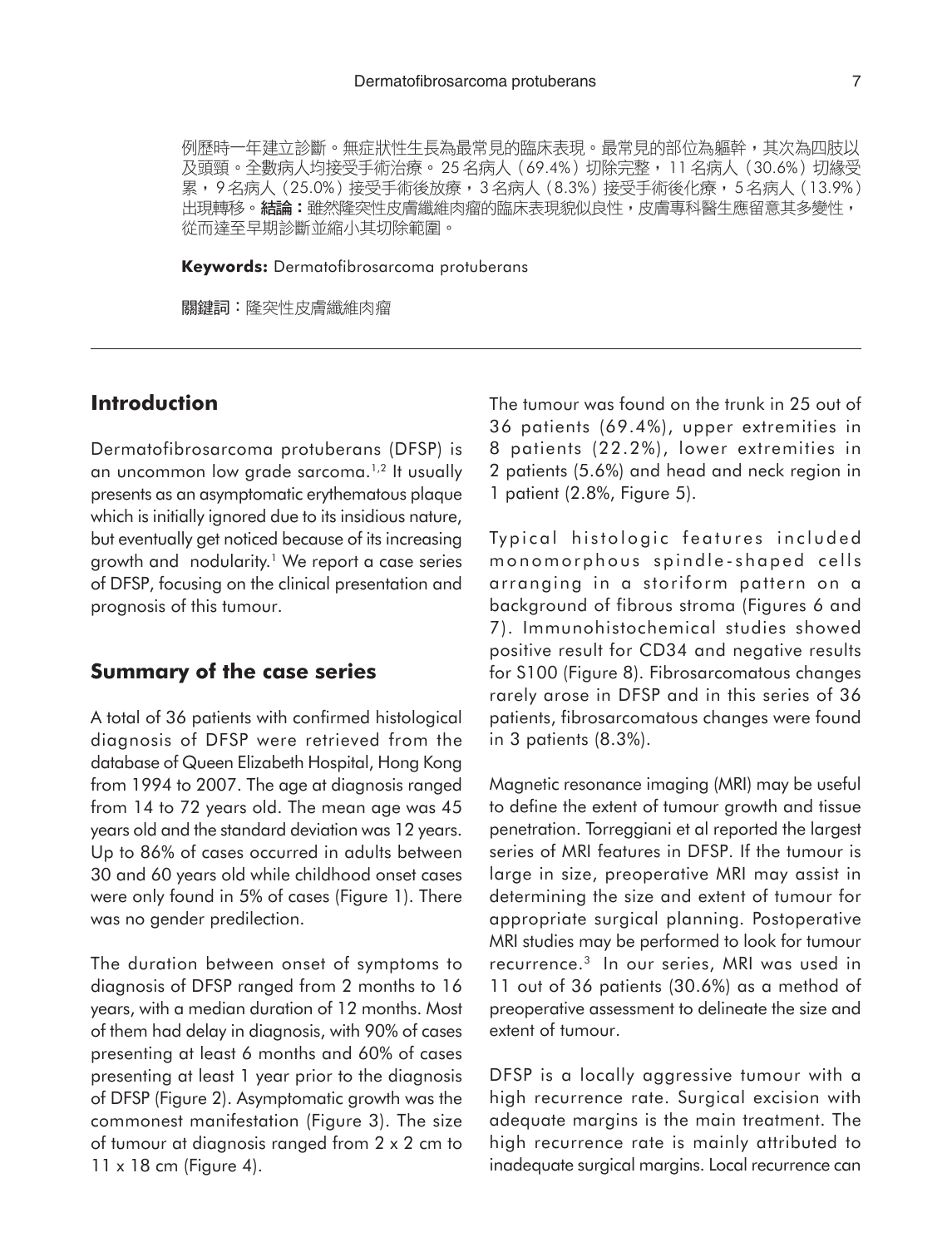

**Figure 1.** The age distribution at diagnosis of dermatofibrosarcoma protuberans (DFSP).



**Figure 4.** Size of the DFSP on presentation.



**Figure 5.** The distribution of the site of DFSP.

35.00% 30.00% % of patients 25.00% 20.00% 15.00% 10.00% 5.00% 0.00% <6 months 6 months -1-2 years >2 years 1 year Months or years prior to diagnosis

**Figure 2.** Duration prior to the diagnosis of DFSP.

**Figure 2.** Duration prior to the diagnosis of DFSP

**Figure 3.** Asymptomatic growth was the commonest manifestation. As demonstrated in one of the subjects in this study, an erythematous keloid like nodule with surrounding ill defined erythematous plaque was a prototypical clinical presentation in this condition.



**Figure 6.** Illustrative histopathological findings of skin biopsy from one of the DFSP subjects showing an ill-defined tumour mass arranged in a storiform pattern in the dermis. (H&E stain, original magnification x 10)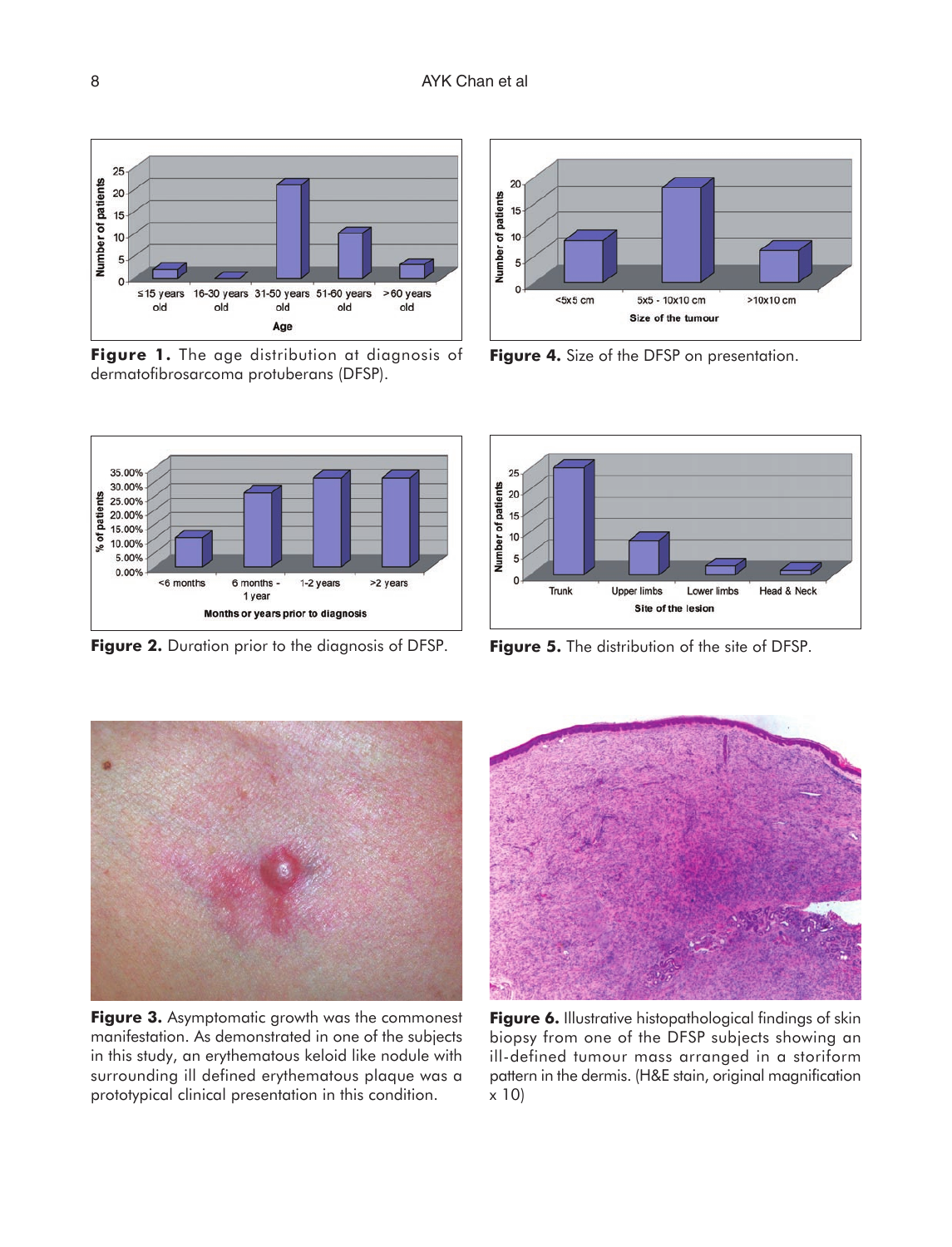

**Figure 7.** Higher power view of Figure 6, showing that the cellular proliferation is composed of densely packed, monomorphous, plump spindle cells arranged in a storiform pattern. (H&E stain, original magnification x 400)



**Figure 8.** Illustrative immunohistochemical study demonstrating CD34 positivity of the cellular proliferation. (Original magnification x 20)

be managed by reoperation with wider margin. Radiotherapy can minimize the extent of surgical excision in the event of positive margin. It is commonly used as an adjuvant therapy for large tumours or tumours with doubtful surgical margin clearance. Chemotherapy may be indicated in metastasic cases.4

In our series, all the patients received surgical excision of the tumour. Clear margin was achieved in 25 out of 36 patients (69.4%) but the margin was involved in the remaining 11 patients (30.6%). Post operative radiotherapy and chemotherapy were offered to 9 patients (25.0%) and 3 patients (8.3%) respectively.

Metastasis occurred in 5 out of 36 patients (13.9%). Lung was the most common site of metastasis and was found in 4 (11.1%). The other sites of metastases were bone in 2 patients (5.6%), brain in 1 patient (2.8%) and lymph node in 1 patient (2.8%).

Two out of 36 patients (5.6%) succumbed. One patient succumbed 9 months after diagnosis due to terminal metastatic diseases with lung, brain, bone and lymphatic secondaries. Another one died 3 years after diagnosis due to co-existing carcinoma of duodenum with repeated episodes of gastrointestinal bleeding. Both of them had multiple sites of metastases including lung, bone, lymph node and fibrosarcomatous histological changes.

## **Discussion**

DFSP is a low grade sarcoma of uncommon occurrence.1,2 The incidence of DFSP is estimated at 0.8 case per million people per year, occurring most commonly in adults between 20 and 50 years of age.<sup>5</sup> It comprises approximately 5-6% of soft tissue tumours in children.<sup>6</sup> The line of differentiation remains obscured, and fibroblastic, histiocystic, neural or perineural origin have been suggested.7 From the literature, majority of the cases shows chromosomal translocation between 17 and 22 with fusion between collagen type  $1\alpha1$ gene (COLIAI) and platelet derived growth factor PDGF β-chain gene, which lead to deregulation of the wild type PDGF β-chain expression and uncontrolled receptor activation and cell growth.<sup>1,2,7</sup>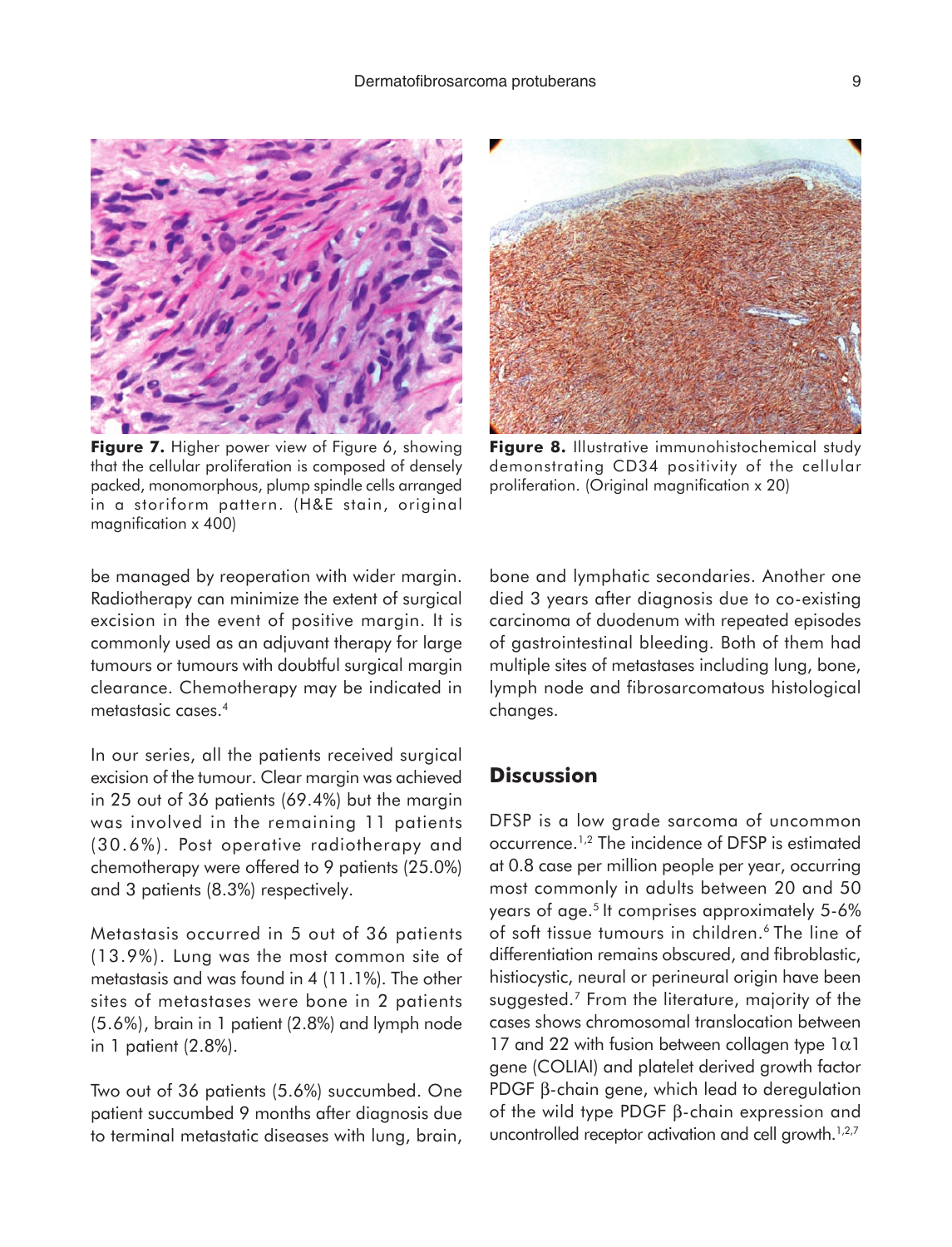Clinically, DFSP usually presents as an asymptomatic erythematous plaque or nodule which is initially ignored due to its insidious nature.<sup>1</sup> Our findings showed the most patients had delay in diagnosis, with 90% of cases presenting at least 6 months and 60% of cases presenting at least 1 year prior to the diagnosis of DFSP. This might be due to the insidious and slow growing nature of the lesion. The clinical differential diagnoses include benign or malignant tumours and cutaneous infection. Malignant tumours include cutaneous lymphoma, nodular type of basal cell carcinoma, atypical fibroxanthoma and cutaneous metastases. Benign tumours include keloid, haemangioma, lymphocytoma cutis and dermatofibroma. Infective causes include cutaneous mycobacterium or atypical mycobacterium infection.

Epidemiological studies have showed that the disease usually occurs in patients at early adulthood to middle age and it is rare in childhood. Similar findings were showed in our series, with adults between 30 and 60 years old accounted for 86% of cases while childhood cases comprised only 5% of the cases. The most prevalent site is the trunk, followed by extremities and then head and neck region.<sup>1,8</sup>

Surgical excision is the mainstay of treatment and the key of success is clear surgical margin. Wide local excision with at least 2-3 cm margin including the fascia is suggested.1,9 Simple excision without wide margin results in a recurrence rate up to 50-60%. However, even with wide excision margin, recurrence is common and can occur in about 20% of cases. Besides a high recurrence rate, the tumour also has a propensity for local invasion.<sup>10</sup> In our series, the margin was involved in 11 out of 36 patients (30.6%) which required further wide excision in order to achieve clear margin.

If available, Mohs micrographic surgery is theoretically a better option to achieve clear margin and hence reduces the local recurrence

rate. According to previous studies utilizing Mohs micrographic surgery, the local recurrence rate can be reduced to 1.6%, as compared to simple excision, which has a local recurrence rate up to 60%.11

Metastases occurred in 5 out of 36 patients (13.9%). Lung was the most common site of metastases of DFSP reported in the literature and our study had similar findings.1 Metastasis is rare, occurring in 1-4% of patients, and is usually preceded by multiple local recurrences according to the literature.<sup>12</sup>

The prognosis of DFSP is usually good with five year survival rate up to 99% but there is a high rate of local recurrence due to its infiltrative nature.<sup>1,9</sup> Most of the recurrences occur within 3 years of excision.13 Radiotherapy may be used to control local recurrence and is commonly used as an adjuvant therapy for large tumours or when there is doubt on the surgical margin.

In our series, 2 out of 36 patients (5.6%) succumbed. It is interesting to note that both cases have fibrosarcomatous change on histology, which is one of the poor prognostic factors reported in the literature. Fibrosarcomatous change in DFSP is a form of tumour progression that carries an increased risk of metastasis, probably related to p53 mutations and increased proliferative activity.14 Other poor prognostic factors include multiple lesions, recurrent tumour, advanced age, histological features of high mitotic index and increased cellularity.<sup>9</sup> Lifelong follow-up is necessary, with more frequent examinations during the first 3 years when the risk of recurrence is higher.

#### **References**

- 1. Mendenhall WM, Zlotecki RA, Scarborough MT. Dermatofibrosarcoma protuberans. Cancer 2004;101: 2503-8.
- 2. Criscione VD, Weinstock MA. Descriptive epidemiology of dermatofibrosarcoma protuberans in the United